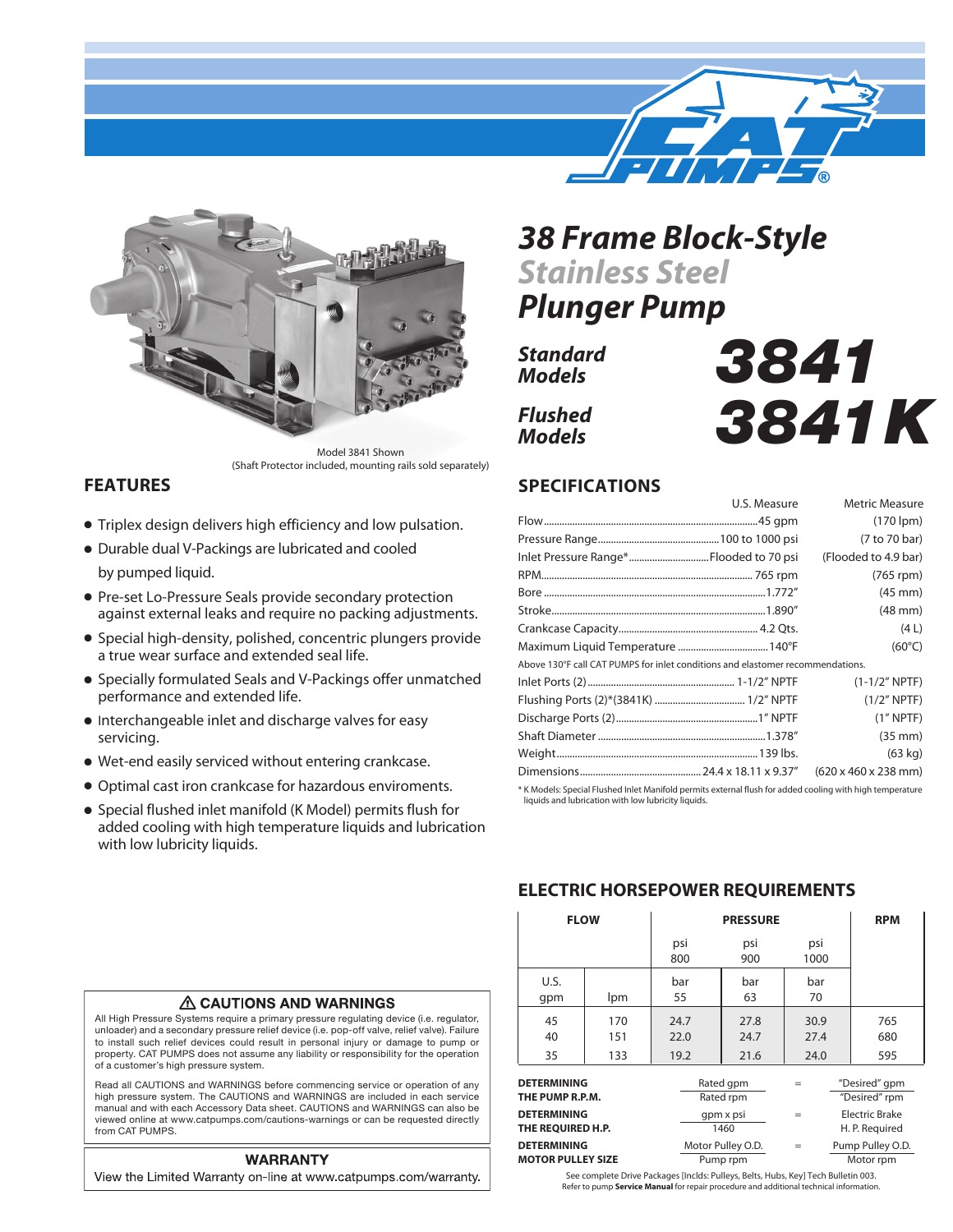## **PARTS LIST**

| <b>ITEM</b> |                                       | <b>PART NUMBER</b>                     |                     |                                 | <b>DESCRIPTION</b>                                                          |                                            |
|-------------|---------------------------------------|----------------------------------------|---------------------|---------------------------------|-----------------------------------------------------------------------------|--------------------------------------------|
|             | 3841                                  | <b>MATL</b>                            | 3841K               | <b>MATL</b>                     |                                                                             |                                            |
| 2           | 34021                                 | STL                                    | 34021               | STL                             | Key (M10x8x70)                                                              | $\mathcal{I}$                              |
| 5           | 125753                                | S                                      | 125753              | S                               | Screw, HH Sems (M8x25)                                                      | 8                                          |
| 8           | 44542                                 | AL                                     | 44542               | AL                              | Cover, Bearing                                                              | $\overline{2}$                             |
| 9           | 815279                                | <b>FBR</b>                             | 815279              | <b>FBR</b>                      | Shim, Split 2-Pc                                                            | $0 - 2$                                    |
| 10          | 12398                                 | <b>NBR</b>                             | 12398               | <b>NBR</b>                      | O-Ring, Bearing Cover - 70D                                                 | $\overline{2}$                             |
| 11<br>15    | 13296<br>29326                        | <b>NBR</b><br><b>STL</b>               | 13296<br>29326      | <b>NBR</b><br>STL               | Seal, Oil, Crankshaft<br>Bearing, Roller                                    | $\overline{\mathbf{c}}$<br>$\mathbf 2$     |
| 20          | 121467                                | <b>TNM</b>                             | 121467              | <b>TNM</b>                      | Rod, Connecting Assy (Inclds: 21,22,23) [10/00]                             | 3                                          |
| 21          | 126749                                | <b>STCP R</b>                          | 126749              | <b>STCPR</b>                    | Washer, Locking                                                             | 3                                          |
| 22          | 126593                                | <b>STCP R</b>                          | 126593              | <b>STCP R</b>                   | Washer, Flat (M10)                                                          | 6                                          |
| 23          | 122045                                | <b>STZP</b>                            | 122045              | <b>STZP</b>                     | Screw, HH (M10x55)                                                          | 6                                          |
| 25          | 29325                                 | <b>FCM</b>                             | 29325               | <b>FCM</b>                      | Crankshaft, Dual End (M48)                                                  | $\mathbf{1}$                               |
| 31          | 828710                                | PE                                     | 828710              | PE                              | Protector, Oil Cap w/Foam Gasket                                            | 1                                          |
| 32          | 43211                                 | ABS                                    | 43211               | ABS                             | Cap, Oil Filler                                                             | 1                                          |
| 33          | 14177                                 | <b>NBR</b>                             | 14177               | <b>NBR</b>                      | O-Ring, Oil Filler Cap - 70D                                                | $\mathbf{1}$                               |
| 34          | 126743                                | <b>STCP R</b>                          | 126743              | <b>STCPR</b>                    | Bolt, Eye (M12x1.75) (For Lifting Pump Only)                                | 1                                          |
| 37<br>38    | 92241<br>44428                        | $\overline{\phantom{m}}$<br><b>NBR</b> | 92241<br>44428      | $\qquad \qquad -$<br><b>NBR</b> | Gauge, Oil, Bubble w/Gasket - 80D<br>Gasket, Flat - 80D                     | 1<br>$\mathbf{1}$                          |
| 40          | 125753                                | S                                      | 125753              | S                               | Screw, HH Sems (M8x25)                                                      | 8                                          |
| 48          | 25625                                 | <b>STCP</b>                            | 25625               | <b>STCP</b>                     | Plug, Drain (1/4"x19BSP)                                                    | 1                                          |
| 49          | 23170                                 | <b>NBR</b>                             | 23170               | <b>NBR</b>                      | O-Ring, Drain Plug - 70D                                                    | $\mathbf{1}$                               |
| 50          | 45936                                 | AL                                     | 45936               | AL                              | Cover, Rear                                                                 | $\mathbf{1}$                               |
| 51          | 16612                                 | <b>NBR</b>                             | 16612               | <b>NBR</b>                      | O-Ring, Rear Cover - 70D                                                    | $\mathbf{1}$                               |
| 53          | 44487                                 | AL                                     | 44487               | AL                              | Crankcase Assy (Inclds: 34, 54)                                             | $\mathbf{1}$                               |
| 54          | 27488                                 | S                                      | 27488               | S                               | Pin, Guide                                                                  | $\mathbf 2$                                |
| 64          | 43864                                 | CM                                     | 43864               | CM                              | Pin, Crosshead                                                              | 3                                          |
| 65          | 45116                                 | <b>STCP</b>                            | 45116               | <b>STCP</b>                     | Rod, Plunger                                                                | $\frac{3}{3}$                              |
| 69          | 126587                                | <b>STZP</b>                            | 126587              | <b>STZP</b>                     | Washer, Oil Seal                                                            |                                            |
| 70          | 100488<br>44739                       | <b>NBRS</b><br><b>FPM</b>              | 100488<br>44739     | <b>NBRS</b><br><b>FPM</b>       | Seal, Oil, Crankcase<br>Seal, Oil, Crankcase                                | 3<br>3                                     |
| 75          | 43865                                 | S                                      | 43865               | S                               | Slinger, Barrier                                                            | 3                                          |
| 88          | 45676                                 | S                                      | 45676               | S                               | Washer, Keyhole (M16)                                                       | 3                                          |
| 90          | 46806                                 | CC                                     | 46806               | CC                              | Plunger (M45x145)                                                           | 3                                          |
| 95          | 89778                                 | SS                                     | 89778               | SS                              | Stud, Plunger Retainer (M10x135)                                            | 3                                          |
| 96          | 20189                                 | <b>PTFE</b>                            | 20189               | PTFE                            | Back-up-Ring, Plunger Retainer                                              | 3                                          |
| 97          | 11345                                 | <b>NBR</b>                             | 11345               | <b>NBR</b>                      | O-Ring, Plunger Retainer - 70D                                              | 3                                          |
|             | 11375                                 | <b>FPM</b>                             | 11375               | <b>FPM</b>                      | O-Ring, Plunger Retainer                                                    | 3                                          |
|             | $*701490$                             | EPDM                                   | ◆ $701490$          | EPDM                            | O-Ring, Plunger Retainer                                                    | 3                                          |
| 98          | 44085                                 | SS                                     | 44085               | SS                              | Gasket. Plunger Retainer                                                    | $\begin{array}{c} 3 \\ 3 \\ 3 \end{array}$ |
| 99          | 44084                                 | SS                                     | 44084               | SS                              | Retainer, Plunger (M10)                                                     |                                            |
| 100<br>106  | 44119<br>48384                        | <b>PPG</b><br><b>NBR</b>               | 44119<br>48384      | PPG<br><b>NBR</b>               | Retainer, Seal                                                              | 3                                          |
|             | 702013                                | <b>SFTB</b>                            | 702013              | <b>SFTB</b>                     | Seal, LPS w/SS-Spg<br>Seal, LPS w/SS-Spg                                    | 3                                          |
|             | $\blacklozenge$ 46945                 | <b>EPDM</b>                            | 46945               | EPDM                            | Seal, LPS w/SS-Spg                                                          | 3                                          |
| 107         | 48380                                 | D                                      | 48380               | D                               | Spacer, LPS                                                                 | 3                                          |
| 110         | 701865                                | SS                                     |                     | $\overline{\phantom{0}}$        | Manifold, Inlet, Block-Style                                                | $\mathbf{1}$                               |
|             |                                       |                                        | 701982              | SS                              | Manifold, Inlet, Block-Style, Flushed (1/2" NPTF Flush)                     | 1                                          |
| 111         | 701116                                | SS                                     | 701116              | SS                              | Plug, Inlet (1-1/2" NPT)                                                    | $\mathbf{1}$                               |
| 112         | 701632                                | <b>NBR</b>                             | 701632              | <b>NBR</b>                      | O-Ring, Inlet Spacer                                                        | 6                                          |
|             | 701328                                | <b>FPM</b>                             | 701328              | <b>FPM</b>                      | O-Ring, Inlet Spacer                                                        | 6                                          |
|             | ◆ 701973                              | <b>EPDM</b>                            | ◆ 701973            | EPDM                            | O-Ring, Inlet Spacer                                                        | 6                                          |
| 113<br>114  | 701329<br>701327                      | <b>PTFE</b><br>SS                      | 701329<br>701327    | <b>PTFE</b><br>SS               | Back-up-Ring, Inlet Spacer                                                  | 6<br>3                                     |
| 117         | 701252                                | SS                                     | 701252              | SS                              | Spacer, Inlet<br>Screw, HSH (M14x100)                                       | 4                                          |
| 118         | 701077                                | SS                                     | -                   | $\overline{\phantom{0}}$        | Plug (1/4" NPT)                                                             | 3                                          |
| 126         | 48383                                 | D                                      | 48383               | D                               | Adapter, Female                                                             | 3                                          |
| 127         | 46813                                 | <b>STGS</b>                            | 46813               | <b>STGS</b>                     | V-Packing                                                                   | 6                                          |
|             | 703080                                | <b>SFTB</b>                            | 703080              | SFTB                            | V-Packing                                                                   | 6                                          |
| 128         | 48386                                 | SS                                     | 48386               | SS                              | Adapter, Male                                                               | 3                                          |
| 141         | 49483                                 | SS                                     | 49483               | SS                              | Spring, Coil, Large [See Tech Bulletin 107]                                 | 3                                          |
| 155         | 17784                                 | <b>NBR</b>                             | 17784               | <b>NBR</b>                      | O-Ring, V-Packing Spacer - 80D                                              | 3                                          |
|             | 20138                                 | <b>FPM</b><br>EPDM                     | 20138               | <b>FPM</b><br>EPDM              | O-Ring, V-Packing Spacer - 80D                                              | 3                                          |
| 157         | $\blacktriangleright$ 701658<br>49506 | SS                                     | ◆ $701658$<br>49506 | SS                              | O-Ring, V-Packing Spacer - 80D<br>Spacer, V-Packing [See Tech Bulletin 107] | 3<br>3                                     |
| 159         | 17784                                 | <b>NBR</b>                             | 17784               | <b>NBR</b>                      | O-Ring, V-Packing Spacer - 80D                                              | $\mathsf 3$                                |
|             | 20138                                 | <b>FPM</b>                             | 20138               | <b>FPM</b>                      | O-Ring, V-Packing Spacer - 80D                                              | 3                                          |
|             | ◆ 701658                              | <b>EPDM</b>                            | ◆ $701658$          | <b>EPDM</b>                     | O-Ring, V-Packing Spacer - 80D                                              | $\mathfrak z$                              |
| 163         | 26143                                 | <b>NBR</b>                             | 26143               | <b>NBR</b>                      | O-Ring, Seat - 80D                                                          | 6                                          |
|             | 14331                                 | <b>FPM</b>                             | 14331               | <b>FPM</b>                      | O-Ring, Seat - 70D                                                          | 6                                          |
|             | $*701660$                             | EPDM                                   | ◆ 701660            | <b>EPDM</b>                     | O-Ring, Seat                                                                | 6                                          |
| 164         | 48393                                 | SS                                     | 48393               | SS                              | Seat                                                                        | 6                                          |
| 166         | 44108                                 | SS                                     | 44108               | SS                              | Valve                                                                       | 6                                          |
| 167         | 44109                                 | SS                                     | 44109               | SS                              | Spring                                                                      | 6                                          |
| 168<br>170  | 44728<br>44729                        | <b>PVDF</b><br>SS                      | 44728<br>44729      | <b>PVDF</b><br>SS               | Retainer, Spring<br>Washer, Spring Retainer                                 | 6<br>6                                     |
| 171         | 44644                                 | SS                                     | 44644               | SS                              | Spring, Coil (70kg), Valve Plug                                             | 6                                          |
| 172         | 89827                                 | <b>NBR</b>                             | 89827               | <b>NBR</b>                      | O-Ring, Valve Plug - 90D                                                    | 6                                          |
|             | 11747                                 | <b>FPM</b>                             | 11747               | <b>FPM</b>                      | O-Ring, Valve Plug - 90D                                                    | 6                                          |
|             | $\blacklozenge$ 701494                | <b>EPDM</b>                            | $*701494$           | EPDM                            | O-Ring, Valve Plug - 70D                                                    | 6                                          |
| 173         | 48364                                 | D                                      | 48364               | D                               | Back-up-Ring, Valve Plug                                                    | 6                                          |
| 174         | 701278                                | SS                                     | 701278              | SS                              | Plug, Valve                                                                 | 6                                          |
| 176         | 701316                                | SS                                     | 701316              | SS                              | Cover, Valve                                                                | $\overline{2}$                             |
| 177         | 87951                                 | S                                      | 87951               | S                               | Screw, HSH (M10x30)                                                         | 32                                         |
| 185         | 701866                                | SS                                     | 701866              | SS                              | Manifold, Discharge, Block-Style                                            | $\mathbf{1}$                               |
| 188         | 701279                                | S                                      | 701279              | S                               | Screw, HSH (M12x100)                                                        | 12                                         |
| 196         | 701342                                | SS                                     | 701342              | SS                              | Plug, Discharge (1" NPT) Not Shown                                          | $\mathbf{1}$                               |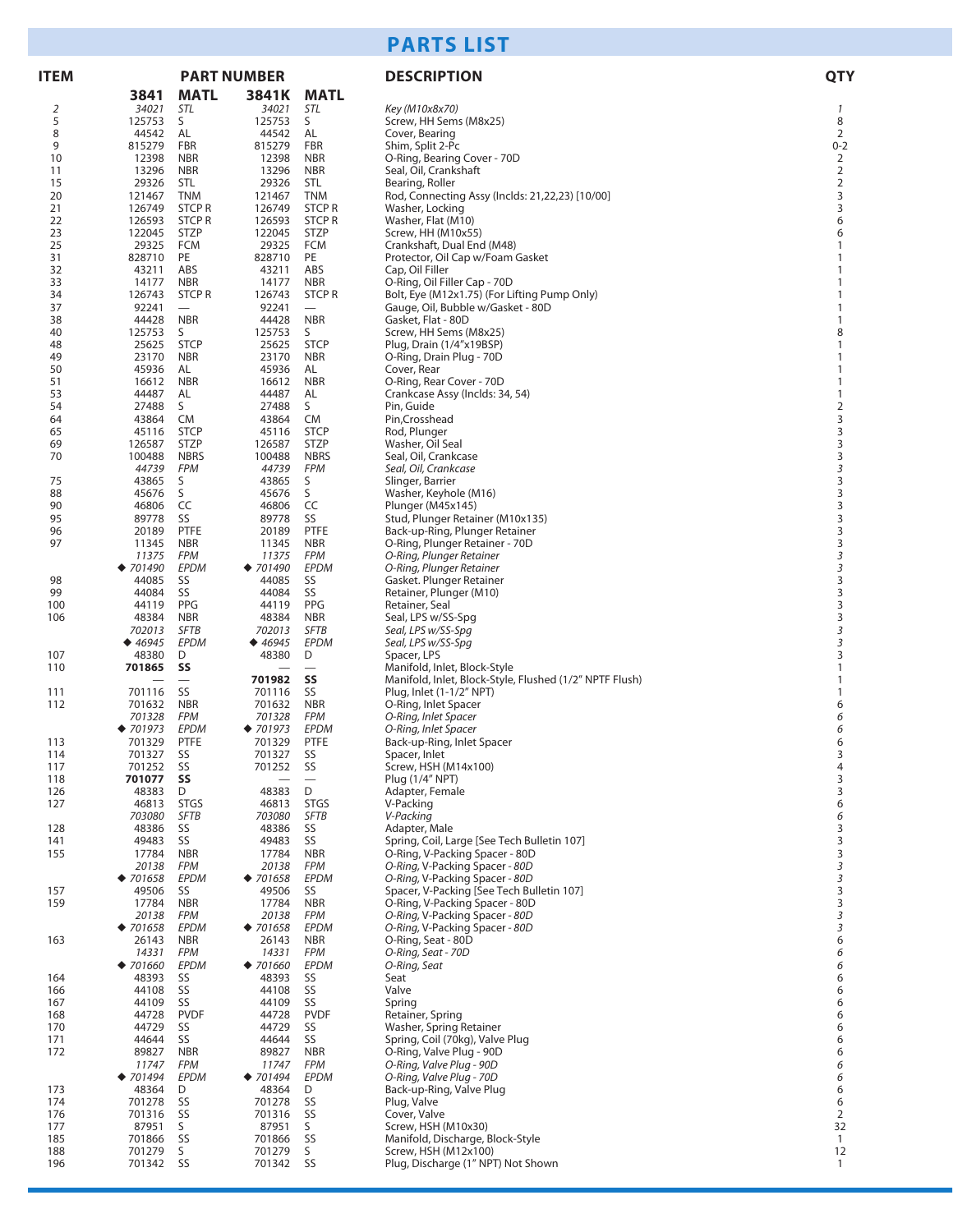## **EXPLODED VIEW**



Flushed - 3841K February 2014

|     | 3841     | <b>MATL</b>  | 3841K    | MATL         |                                                                                                           |  |
|-----|----------|--------------|----------|--------------|-----------------------------------------------------------------------------------------------------------|--|
| 250 | 44516    | NY           | 44516    | NΥ           | Protector, Shaft w/2 Screws, Lockwashers and Washers (Included with Pump)                                 |  |
| 255 | 34039    |              | 34039    | S            | Assy, Direct Mount                                                                                        |  |
| 260 | 92674    | <b>STZPR</b> | 92674    | <b>STZPR</b> | Mount, Rail Assy (Inclds: 34018)                                                                          |  |
| 275 | 990013   | STL          | 990013   | STL          | Hub, "B" (35mm w/keyway) [Tech Bulletin 003]                                                              |  |
| 278 | 80540    | ZΡ           | 80540    | <b>ZP</b>    | Screw, HH (M12x100) (Rail Adjusting Screw)                                                                |  |
| 283 | 34314    |              | 34314    |              | Kit, Oil Drain (3/8" x 48")                                                                               |  |
| 290 | 6124     |              | 6124     |              | Gasket, Liquid (3 oz.)                                                                                    |  |
| 299 | 901410   | SS           |          |              | Head, Complete, Block-Style                                                                               |  |
|     |          |              | 901411   | SS           | Head, Complete, Block-Style, Flushed                                                                      |  |
| 300 | 31934    | <b>NBR</b>   | 31934    | <b>NBR</b>   | Kit, Seal (Inclds: 97, 106, 112, 113, 127, 155, 159)                                                      |  |
|     | 31961    | <b>FPM</b>   | 31961    | <b>FPM</b>   | Kit, Seal (Inclds: 97, 106, 112, 113, 127, 155, 159)                                                      |  |
|     | $*31923$ | <b>EPDM</b>  | $*31923$ | <b>EPDM</b>  | Kit, Seal (Inclds: 97, 106, 112, 113, 127, 155, 159)                                                      |  |
| 310 | 33835    | <b>NBR</b>   | 33835    | <b>NBR</b>   | Kit, Valve, Preassembled (Inclds: 163, 164, 166, 167, 168, 170, 172, 173)                                 |  |
|     | 31262    | <b>FPM</b>   | 31262    | <b>FPM</b>   | Kit, Valve, Preassembled (Inclds: 163, 164, 166, 167, 168, 170, 172, 173)                                 |  |
|     | $*31264$ | EPDM         | $*31264$ | EPDM         | Kit, Valve, Preassembled (Inclds: 163, 164, 166, 167, 168, 170, 172, 173)                                 |  |
|     | 819000   |              | 819000   |              | Assembly, Crankcase, Cast Iron Conversion                                                                 |  |
| 370 |          |              | 990663   |              | Assembly, Flushing, 5 gal., 115V, 1.1 Amp, 1/2" NPT                                                       |  |
| 390 | 714500   | SS           | 714500   | <b>SS</b>    | C.A.T. (Inlet pressure stabilizer for RO and boosted applications)                                        |  |
| 391 | 714506   | <b>SS</b>    | 714506   | <b>SS</b>    | Adapter (2 per C.A.T.) (See Data Sheet for complete selection)                                            |  |
| 392 | 701828   | SS           | 701828   | SS           | Elbow Assy used with Adapter Assy 714506                                                                  |  |
|     | 6100     |              | 6100     |              | Oil, Case (12-21 oz. Bottles) ISO-68 Hydraulic (Fill to specified crankcase capacity prior to start-up) 1 |  |
|     | 6119     |              | 6119     |              | Lubricant, Antisieze (2 oz)                                                                               |  |

Bold print part numbers are unique to a particular pump model. *Italics are optional items.*<br>[1) Date of latest production change. ♦ Silicone oil/grease required. R Components comply with RoHS Directive.<br>MATERIAL CODES (No